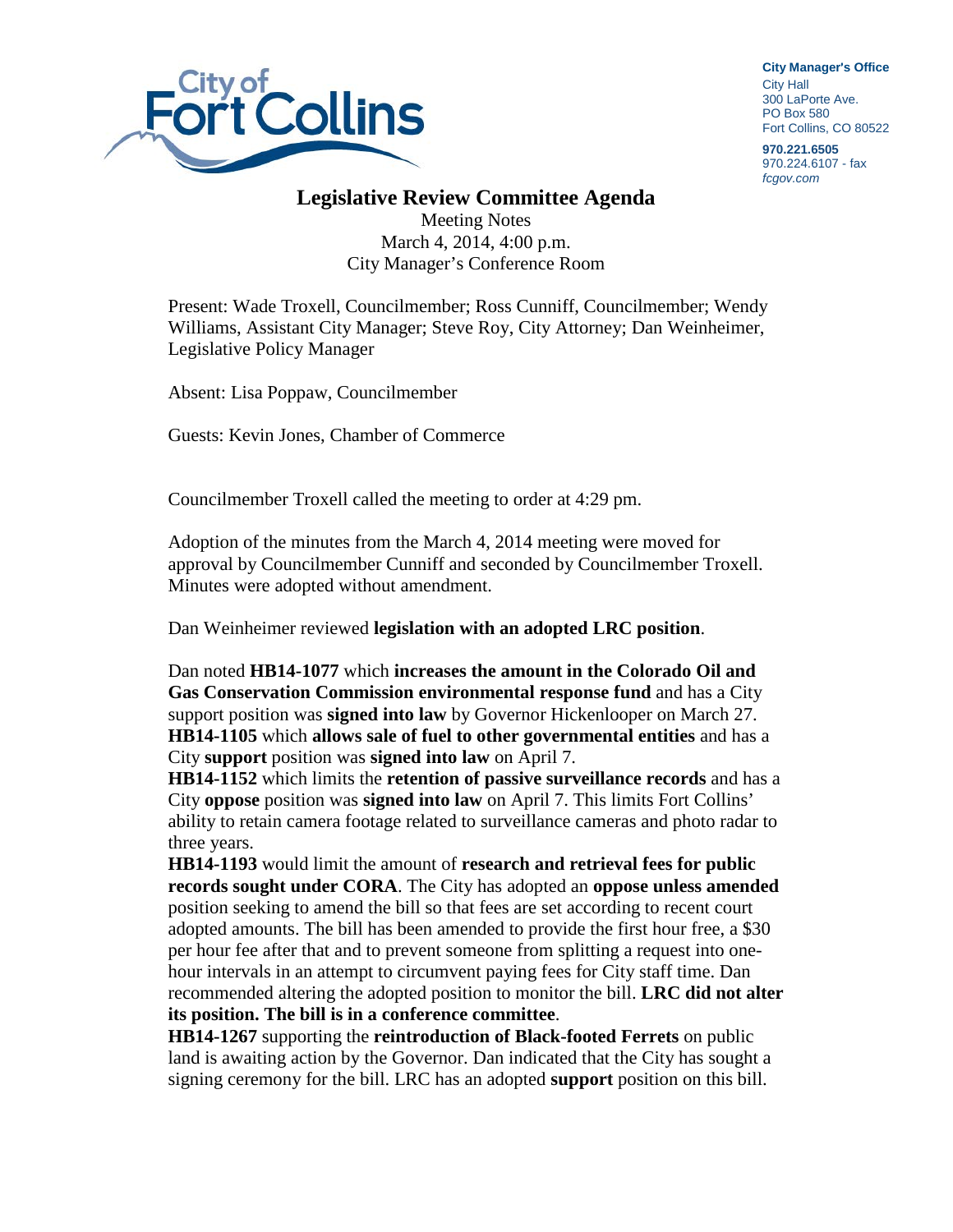

**SB14-009** which requires separate **disclosure of separate ownership of mineral estate** in real estate transactions was **signed into law** by the Governor on March 27. LRC had adopted a **support** position on this bill.

**SB14-022** which concerns City investments and allowing investment in **community development financial institutions** was **signed into law** April 8. LRC adopted a **support** position on this bill.

**SB14-089** which would **prohibit state agreements on payment in lieu of taxes** was **vetoed** by the Governor on March 28. Dan noted that this veto was significant because it was the second bill vetoed this session and Governor Hickenlooper did not veto any bills in 2013. LRC had adopted a **monitor** position on that bill.

**SB14-145** concerns **water conservation incentives** and the LRC adopted a position of **oppose unless amended**. Dan noted that he expected the bill to be postponed indefinitely (killed) by the sponsor at the April 10 hearing in the Senate Agriculture Committee.

Dan reviewed new legislation with the Committee.

**HB14-1301** seeks to provide **state safe routes to school program funding**. Dan noted that the City has an active safe routes to school program which does education, activities and infrastructure around schools to improve safety and safe bike riding practices for kids. He said that federal funding of the program is going away so this measure is attempting to provide state funding. LRC adopted a **support** position.

**HB14-1327** consists of several **measures to expand deployment of communication networks** for broadband. Dan noted that staff recommended an oppose position. The bill would usurp local land use decision-making by instituting a 90-day "shot clock" for cities to approve a request for permit. The bill also seeks joint trenching – notification when the City or other contractors are opening the roadway for construction – which could be an efficiency limiting additional road work. LRC adopted an **oppose** position.

**HB14-1343** addresses **firefighter and peace officer post-traumatic stress disorder (PTSD) workers compensation coverage.** The bill seeks to mandate presumption that PTSD results from a work place event for peace officers. Dan noted that the bill was amended to instead be a task force in the interim rather than requiring a presumptive PTSD finding. LRC adopted an **oppose** position. **HB14-1356** seeks to **strengthen the penalty authority of the Colorado Oil and** 

**Gas Conservation Commission**. The bill would lift the cap on fines related to oil and gas infractions and to allow the state to levy heavy financial penalties on negligent companies. LRC adopted a **monitor** position on the bill.

**SB14-162** seeks to establish a **quality management program for pre-hospital EMS providers**. The idea of the bill is that it could establish standards for training and practices related to EMS providers, helping to improve patient care. Dan presented the bill as something that might impact Poudre Fire Authority but